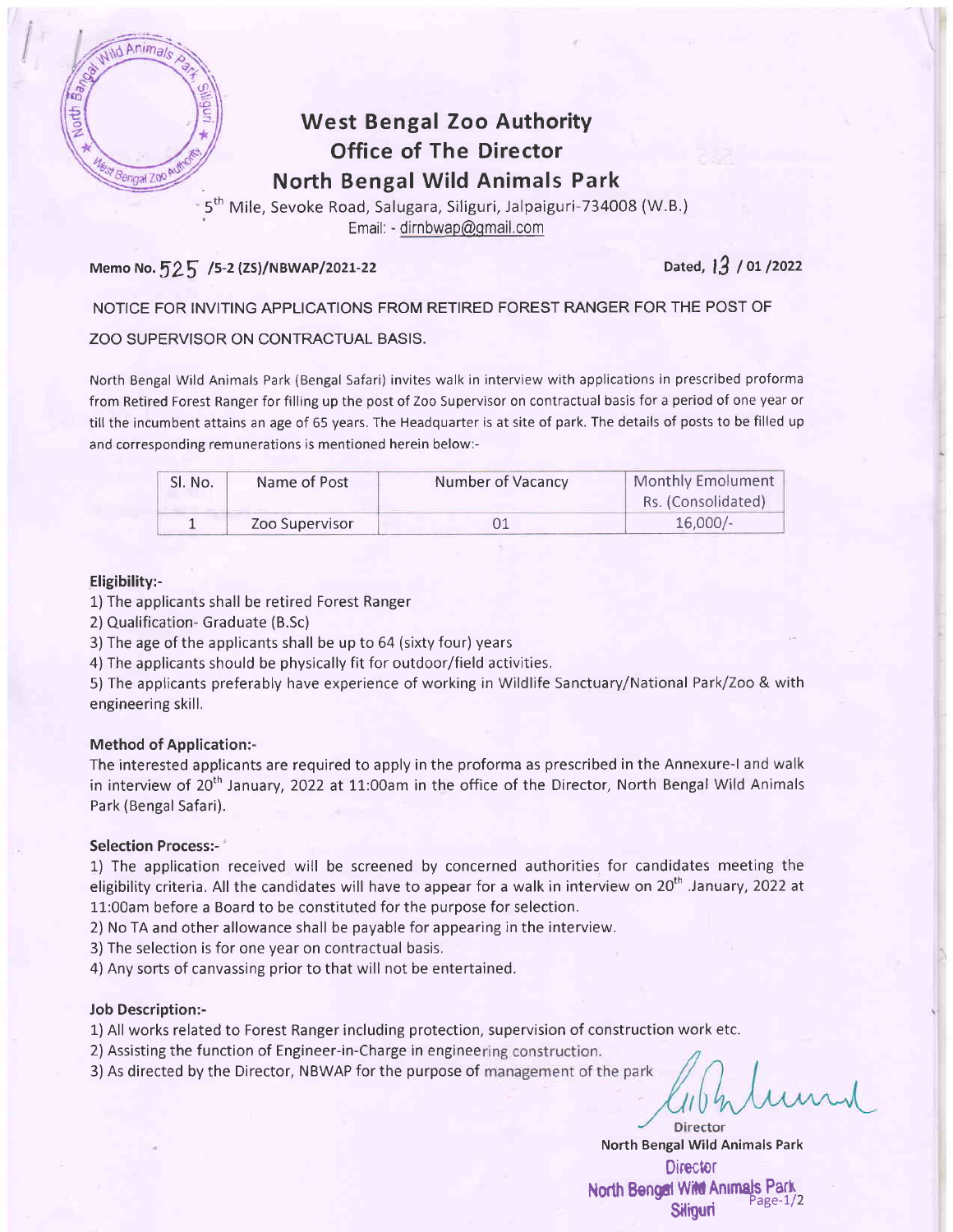Dated, 13/01/2022

# Memo No.  $525$  /5-2 (ZS)/NBWAP/2021-22

Copy forwarded for kind information to-

1) fhe Member Secretary, WBZA, Kolkata

2) The Assistant Director, NBWAP

3) Range Officer, NBWAP

4) Display Office Notice Board.

Director

North Bengal Wild Animals Park

Director North Bengal Wild Animals Park **Siliguri** 

he I than it in 4 mona6 Unu